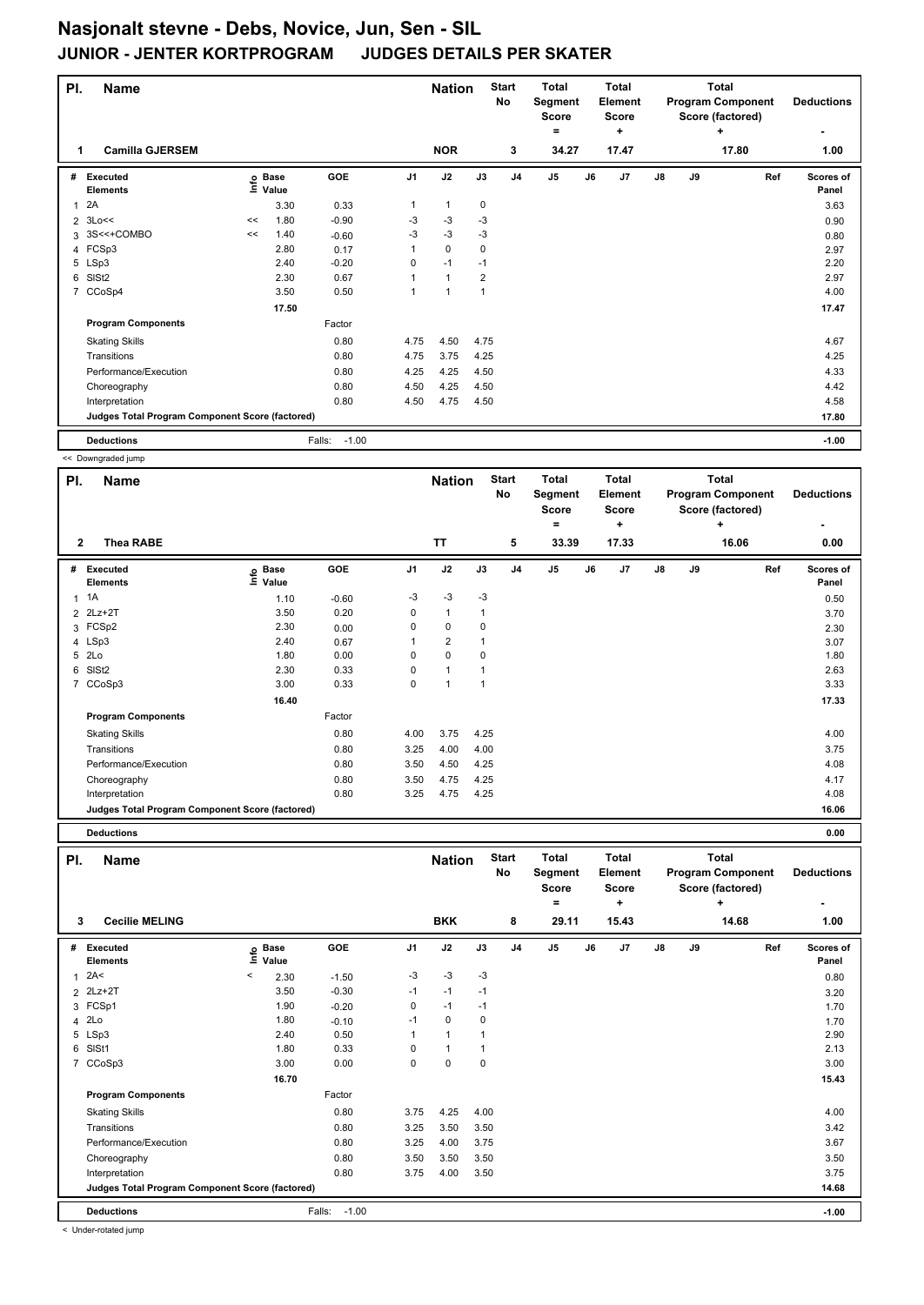| PI.            | <b>Name</b>                                     |                                  |                   |                | <b>Nation</b>  |               | <b>Start</b><br>No | <b>Total</b><br>Segment<br><b>Score</b><br>$\qquad \qquad =$ |    | <b>Total</b><br>Element<br><b>Score</b><br>$\ddot{}$ |    |    | <b>Total</b><br><b>Program Component</b><br>Score (factored)<br>÷ |     | <b>Deductions</b>  |
|----------------|-------------------------------------------------|----------------------------------|-------------------|----------------|----------------|---------------|--------------------|--------------------------------------------------------------|----|------------------------------------------------------|----|----|-------------------------------------------------------------------|-----|--------------------|
| 4              | <b>Ingrid Katrina BAKKE</b>                     |                                  |                   |                | <b>BKK</b>     |               | 11                 | 28.65                                                        |    | 15.51                                                |    |    | 13.14                                                             |     | 0.00               |
| #              | Executed<br><b>Elements</b>                     | e Base<br>⊆ Value                | GOE               | J <sub>1</sub> | J2             | J3            | J <sub>4</sub>     | J5                                                           | J6 | J7                                                   | J8 | J9 |                                                                   | Ref | Scores of<br>Panel |
| 1              | $2Lz+2T$                                        | 3.50                             | $-0.70$           | $-3$           | $-2$           | $-2$          |                    |                                                              |    |                                                      |    |    |                                                                   |     | 2.80               |
| $\overline{2}$ | 1A                                              | 1.10                             | $-0.60$           | $-3$           | $-3$           | -3            |                    |                                                              |    |                                                      |    |    |                                                                   |     | 0.50               |
|                | 3 SISt1                                         | 1.80                             | 0.17              | $\mathsf 0$    | $\mathbf{1}$   | 0             |                    |                                                              |    |                                                      |    |    |                                                                   |     | 1.97               |
| 4              | CCoSp4                                          | 3.50                             | 0.17              | $\mathsf 0$    | 1              | 0             |                    |                                                              |    |                                                      |    |    |                                                                   |     | 3.67               |
|                | 5 LSp3                                          | 2.40                             | 0.67              | 1              | $\overline{2}$ | 1             |                    |                                                              |    |                                                      |    |    |                                                                   |     | 3.07               |
|                | 6 2Lo                                           | 1.80                             | $-0.10$           | $-1$           | $\mathbf 0$    | 0             |                    |                                                              |    |                                                      |    |    |                                                                   |     | 1.70               |
|                | 7 FCSp1                                         | 1.90                             | $-0.10$           | $\mathbf 0$    | $-1$           | 0             |                    |                                                              |    |                                                      |    |    |                                                                   |     | 1.80               |
|                |                                                 | 16.00                            |                   |                |                |               |                    |                                                              |    |                                                      |    |    |                                                                   |     | 15.51              |
|                | <b>Program Components</b>                       |                                  | Factor            |                |                |               |                    |                                                              |    |                                                      |    |    |                                                                   |     |                    |
|                |                                                 |                                  | 0.80              | 3.25           | 3.75           | 3.25          |                    |                                                              |    |                                                      |    |    |                                                                   |     | 3.42               |
|                | <b>Skating Skills</b><br>Transitions            |                                  | 0.80              | 2.75           | 3.00           | 2.75          |                    |                                                              |    |                                                      |    |    |                                                                   |     | 2.83               |
|                |                                                 |                                  |                   |                |                |               |                    |                                                              |    |                                                      |    |    |                                                                   |     |                    |
|                | Performance/Execution                           |                                  | 0.80              | 3.50           | 4.00           | 3.00          |                    |                                                              |    |                                                      |    |    |                                                                   |     | 3.50               |
|                | Choreography                                    |                                  | 0.80              | 3.00<br>3.25   | 3.50           | 3.00          |                    |                                                              |    |                                                      |    |    |                                                                   |     | 3.17               |
|                | Interpretation                                  |                                  | 0.80              |                | 4.00           | 3.25          |                    |                                                              |    |                                                      |    |    |                                                                   |     | 3.50               |
|                | Judges Total Program Component Score (factored) |                                  |                   |                |                |               |                    |                                                              |    |                                                      |    |    |                                                                   |     | 13.14              |
|                | <b>Deductions</b>                               |                                  |                   |                |                |               |                    |                                                              |    |                                                      |    |    |                                                                   |     | 0.00               |
|                |                                                 |                                  |                   |                |                |               |                    |                                                              |    |                                                      |    |    |                                                                   |     |                    |
|                |                                                 |                                  |                   |                |                |               | <b>Start</b>       | <b>Total</b>                                                 |    | <b>Total</b>                                         |    |    | <b>Total</b>                                                      |     |                    |
| PI.            | <b>Name</b>                                     |                                  |                   |                | <b>Nation</b>  |               | No                 | Segment                                                      |    | Element                                              |    |    | <b>Program Component</b>                                          |     | <b>Deductions</b>  |
|                |                                                 |                                  |                   |                |                |               |                    | <b>Score</b>                                                 |    | Score                                                |    |    | Score (factored)                                                  |     |                    |
|                |                                                 |                                  |                   |                |                |               |                    | $\equiv$                                                     |    | $\ddot{}$                                            |    |    | $\ddot{}$                                                         |     |                    |
| 5              | <b>Heidi LILLESÆTER</b>                         |                                  |                   |                | <b>SIL</b>     |               | 6                  | 28.58                                                        |    | 15.84                                                |    |    | 13.74                                                             |     | 1.00               |
| #              | <b>Executed</b>                                 | <b>Base</b>                      | GOE               | J <sub>1</sub> | J2             | $\mathsf{J3}$ | J <sub>4</sub>     | J5                                                           | J6 | J7                                                   | J8 | J9 |                                                                   | Ref | Scores of          |
|                | Elements                                        | ١nf٥<br>Value                    |                   |                |                |               |                    |                                                              |    |                                                      |    |    |                                                                   |     | Panel              |
| $\mathbf{1}$   | 2A<                                             | $\overline{\phantom{a}}$<br>2.30 | $-0.83$           | $-2$           | $-1$           | $-2$          |                    |                                                              |    |                                                      |    |    |                                                                   |     | 1.47               |
|                | 2 3S+COMBO                                      | 4.20                             | $-2.10$           | $-3$           | $-3$           | $-3$          |                    |                                                              |    |                                                      |    |    |                                                                   |     | 2.10               |
| 3              | CCoSp4                                          | 3.50                             | 0.83              | $\overline{2}$ | $\overline{2}$ | $\mathbf{1}$  |                    |                                                              |    |                                                      |    |    |                                                                   |     | 4.33               |
| $\overline{4}$ | 2Lo                                             | 1.80                             | $-0.20$           | $-1$           | 0              | $-1$          |                    |                                                              |    |                                                      |    |    |                                                                   |     | 1.60               |
|                | 5 FCSp2                                         | 2.30                             | 0.17              | 1              | $\pmb{0}$      | $\pmb{0}$     |                    |                                                              |    |                                                      |    |    |                                                                   |     | 2.47               |
| 6              | SISt <sub>2</sub>                               | 2.30                             | 0.17              | $\mathsf 0$    | $\mathbf{1}$   | 0             |                    |                                                              |    |                                                      |    |    |                                                                   |     | 2.47               |
|                | 7 LSp1                                          | 1.50                             | $-0.10$           | $\mathbf 0$    | $-1$           | 0             |                    |                                                              |    |                                                      |    |    |                                                                   |     | 1.40               |
|                |                                                 | 17.90                            |                   |                |                |               |                    |                                                              |    |                                                      |    |    |                                                                   |     | 15.84              |
|                | <b>Program Components</b>                       |                                  | Factor            |                |                |               |                    |                                                              |    |                                                      |    |    |                                                                   |     |                    |
|                | <b>Skating Skills</b>                           |                                  | 0.80              | 3.75           | 4.00           | 4.00          |                    |                                                              |    |                                                      |    |    |                                                                   |     | 3.92               |
|                | Transitions                                     |                                  | 0.80              | 3.50           | 2.75           | 3.75          |                    |                                                              |    |                                                      |    |    |                                                                   |     | 3.33               |
|                | Performance/Execution                           |                                  | 0.80              | 3.25           | 3.50           | 4.00          |                    |                                                              |    |                                                      |    |    |                                                                   |     | 3.58               |
|                | Choreography                                    |                                  | 0.80              | 3.00           | 2.75           | 3.75          |                    |                                                              |    |                                                      |    |    |                                                                   |     | 3.17               |
|                | Interpretation                                  |                                  | 0.80              | 3.00           | 2.50           | 4.00          |                    |                                                              |    |                                                      |    |    |                                                                   |     | 3.17               |
|                | Judges Total Program Component Score (factored) |                                  |                   |                |                |               |                    |                                                              |    |                                                      |    |    |                                                                   |     | 13.74              |
|                | <b>Deductions</b>                               |                                  | $-1.00$<br>Falls: |                |                |               |                    |                                                              |    |                                                      |    |    |                                                                   |     | $-1.00$            |
|                | < Under-rotated jump                            |                                  |                   |                |                |               |                    |                                                              |    |                                                      |    |    |                                                                   |     |                    |

| PI.          | <b>Name</b>                                     |    |                            |         |                | <b>Nation</b> |      | <b>Start</b><br>No | <b>Total</b><br>Segment<br><b>Score</b> |    | <b>Total</b><br>Element<br><b>Score</b> |               |    | <b>Total</b><br><b>Program Component</b><br>Score (factored) | <b>Deductions</b>  |
|--------------|-------------------------------------------------|----|----------------------------|---------|----------------|---------------|------|--------------------|-----------------------------------------|----|-----------------------------------------|---------------|----|--------------------------------------------------------------|--------------------|
|              |                                                 |    |                            |         |                |               |      |                    | $=$                                     |    | ÷                                       |               |    | ٠                                                            |                    |
| 6            | Oda Franziska HALVORSEN                         |    |                            |         |                | <b>AKK</b>    |      | 13                 | 27.66                                   |    | 14.10                                   |               |    | 13.56                                                        | 0.00               |
| #            | <b>Executed</b><br><b>Elements</b>              |    | e Base<br>E Value<br>Value | GOE     | J <sub>1</sub> | J2            | J3   | J <sub>4</sub>     | J <sub>5</sub>                          | J6 | J7                                      | $\mathsf{J}8$ | J9 | Ref                                                          | Scores of<br>Panel |
| $\mathbf{1}$ | 2A<<                                            | << | 1.10                       | $-0.60$ | $-3$           | $-3$          | $-3$ |                    |                                         |    |                                         |               |    |                                                              | 0.50               |
|              | 2 2F+2T                                         |    | 3.20                       | $-0.30$ | $-1$           | $-1$          | $-1$ |                    |                                         |    |                                         |               |    |                                                              | 2.90               |
|              | 3 FCSp2                                         |    | 2.30                       | $-0.20$ | $-1$           | $-1$          | 0    |                    |                                         |    |                                         |               |    |                                                              | 2.10               |
|              | 4 2Lo                                           |    | 1.80                       | $-0.70$ | $-2$           | $-2$          | $-3$ |                    |                                         |    |                                         |               |    |                                                              | 1.10               |
|              | 5 SISt2                                         |    | 2.30                       | 0.50    |                | 1             |      |                    |                                         |    |                                         |               |    |                                                              | 2.80               |
|              | 6 CCoSp3                                        |    | 3.00                       | $-0.10$ | $-1$           | 0             | 0    |                    |                                         |    |                                         |               |    |                                                              | 2.90               |
|              | 7 LSp2                                          |    | 1.90                       | $-0.10$ | 0              | $-1$          | 0    |                    |                                         |    |                                         |               |    |                                                              | 1.80               |
|              |                                                 |    | 15.60                      |         |                |               |      |                    |                                         |    |                                         |               |    |                                                              | 14.10              |
|              | <b>Program Components</b>                       |    |                            | Factor  |                |               |      |                    |                                         |    |                                         |               |    |                                                              |                    |
|              | <b>Skating Skills</b>                           |    |                            | 0.80    | 3.50           | 3.50          | 3.25 |                    |                                         |    |                                         |               |    |                                                              | 3.42               |
|              | Transitions                                     |    |                            | 0.80    | 3.25           | 3.75          | 2.75 |                    |                                         |    |                                         |               |    |                                                              | 3.25               |
|              | Performance/Execution                           |    |                            | 0.80    | 3.75           | 3.50          | 3.00 |                    |                                         |    |                                         |               |    |                                                              | 3.42               |
|              | Choreography                                    |    |                            | 0.80    | 3.25           | 3.75          | 3.25 |                    |                                         |    |                                         |               |    |                                                              | 3.42               |
|              | Interpretation                                  |    |                            | 0.80    | 3.75           | 3.50          | 3.00 |                    |                                         |    |                                         |               |    |                                                              | 3.42               |
|              | Judges Total Program Component Score (factored) |    |                            |         |                |               |      |                    |                                         |    |                                         |               |    |                                                              | 13.56              |
|              | <b>Deductions</b>                               |    |                            |         |                |               |      |                    |                                         |    |                                         |               |    |                                                              | 0.00               |

<< Downgraded jump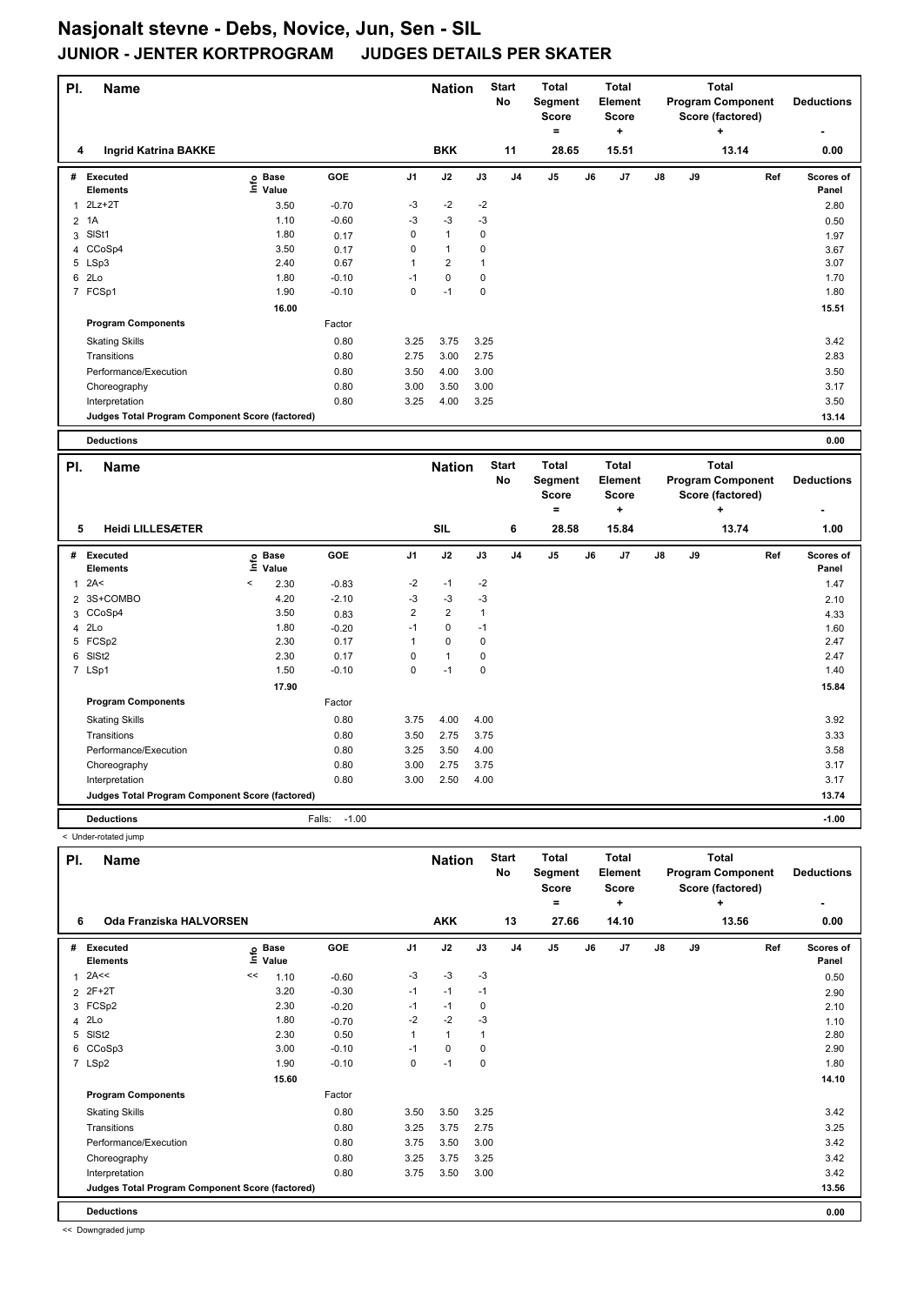| PI.            | <b>Name</b>                                     |    |                            |         |                | <b>Nation</b> |              | <b>Start</b><br>No | <b>Total</b><br>Segment<br>Score<br>= |    | <b>Total</b><br>Element<br><b>Score</b><br>÷ |    |    | Total<br><b>Program Component</b><br>Score (factored)<br>٠ | <b>Deductions</b>  |
|----------------|-------------------------------------------------|----|----------------------------|---------|----------------|---------------|--------------|--------------------|---------------------------------------|----|----------------------------------------------|----|----|------------------------------------------------------------|--------------------|
| 7              | Pia SØRLI                                       |    |                            |         |                | <b>TSK</b>    |              | $\overline{2}$     | 26.62                                 |    | 12.90                                        |    |    | 13.72                                                      | 0.00               |
| #              | <b>Executed</b><br><b>Elements</b>              |    | e Base<br>E Value<br>Value | GOE     | J <sub>1</sub> | J2            | J3           | J <sub>4</sub>     | J5                                    | J6 | J7                                           | J8 | J9 | Ref                                                        | Scores of<br>Panel |
| 1              | 2A<<                                            | << | 1.10                       | $-0.53$ | $-3$           | $-3$          | $-2$         |                    |                                       |    |                                              |    |    |                                                            | 0.57               |
|                | $2$ 2Lo                                         |    | 1.80                       | 0.20    | 0              | $\mathbf{1}$  |              |                    |                                       |    |                                              |    |    |                                                            | 2.00               |
|                | 3 LSp2                                          |    | 1.90                       | 0.50    |                | $\mathbf{1}$  |              |                    |                                       |    |                                              |    |    |                                                            | 2.40               |
|                | 4 1F+COMBO                                      |    | 0.50                       | $-0.30$ | -3             | $-3$          | $-3$         |                    |                                       |    |                                              |    |    |                                                            | 0.20               |
|                | 5 CCoSp3                                        |    | 3.00                       | 0.00    | 0              | $\mathbf 0$   | $\mathbf 0$  |                    |                                       |    |                                              |    |    |                                                            | 3.00               |
|                | 6 FCSp2                                         |    | 2.30                       | $-0.20$ | 0              | $-1$          | $-1$         |                    |                                       |    |                                              |    |    |                                                            | 2.10               |
| $\overline{7}$ | SISt <sub>2</sub>                               |    | 2.30                       | 0.33    | 0              | $\mathbf{1}$  | $\mathbf{1}$ |                    |                                       |    |                                              |    |    |                                                            | 2.63               |
|                |                                                 |    | 12.90                      |         |                |               |              |                    |                                       |    |                                              |    |    |                                                            | 12.90              |
|                | <b>Program Components</b>                       |    |                            | Factor  |                |               |              |                    |                                       |    |                                              |    |    |                                                            |                    |
|                | <b>Skating Skills</b>                           |    |                            | 0.80    | 3.75           | 4.00          | 3.50         |                    |                                       |    |                                              |    |    |                                                            | 3.75               |
|                | Transitions                                     |    |                            | 0.80    | 3.25           | 3.25          | 3.00         |                    |                                       |    |                                              |    |    |                                                            | 3.17               |
|                | Performance/Execution                           |    |                            | 0.80    | 3.25           | 3.50          | 3.25         |                    |                                       |    |                                              |    |    |                                                            | 3.33               |
|                | Choreography                                    |    |                            | 0.80    | 3.50           | 3.25          | 3.25         |                    |                                       |    |                                              |    |    |                                                            | 3.33               |
|                | Interpretation                                  |    |                            | 0.80    | 3.50           | 3.75          | 3.50         |                    |                                       |    |                                              |    |    |                                                            | 3.58               |
|                | Judges Total Program Component Score (factored) |    |                            |         |                |               |              |                    |                                       |    |                                              |    |    |                                                            | 13.72              |
|                | <b>Deductions</b>                               |    |                            |         |                |               |              |                    |                                       |    |                                              |    |    |                                                            | 0.00               |

<< Downgraded jump

| PI. | <b>Name</b>                                     |    |                            |         |                | <b>Nation</b> |      | <b>Start</b><br>No | <b>Total</b><br>Segment<br><b>Score</b><br>۰ |    | Total<br>Element<br><b>Score</b><br>٠ |               |    | <b>Total</b><br><b>Program Component</b><br>Score (factored)<br>٠ | <b>Deductions</b>  |
|-----|-------------------------------------------------|----|----------------------------|---------|----------------|---------------|------|--------------------|----------------------------------------------|----|---------------------------------------|---------------|----|-------------------------------------------------------------------|--------------------|
| 8   | <b>Emilie Oddvoll BØE</b>                       |    |                            |         |                | <b>AKK</b>    |      | 10                 | 26.26                                        |    | 14.14                                 |               |    | 12.12                                                             | 0.00               |
| #   | Executed<br><b>Elements</b>                     |    | e Base<br>E Value<br>Value | GOE     | J <sub>1</sub> | J2            | J3   | J <sub>4</sub>     | J5                                           | J6 | J <sub>7</sub>                        | $\mathsf{J}8$ | J9 | Ref                                                               | Scores of<br>Panel |
| 1   | 2A<<                                            | << | 1.10                       | $-0.60$ | $-3$           | $-3$          | $-3$ |                    |                                              |    |                                       |               |    |                                                                   | 0.50               |
|     | 2 2Lz+2T                                        |    | 3.50                       | $-0.10$ | 0              | $-1$          | 0    |                    |                                              |    |                                       |               |    |                                                                   | 3.40               |
|     | 3 CCoSp3                                        |    | 3.00                       | 0.17    |                | 0             | 0    |                    |                                              |    |                                       |               |    |                                                                   | 3.17               |
|     | 4 FCSp1                                         |    | 1.90                       | $-0.30$ | $-1$           | $-2$          | 0    |                    |                                              |    |                                       |               |    |                                                                   | 1.60               |
| 5   | 2Lo                                             |    | 1.80                       | $-0.20$ | $-2$           | $\mathbf 0$   | 0    |                    |                                              |    |                                       |               |    |                                                                   | 1.60               |
| 6   | SISt1                                           |    | 1.80                       | 0.00    | 0              | $\mathbf 0$   | 0    |                    |                                              |    |                                       |               |    |                                                                   | 1.80               |
|     | 7 LSp2                                          |    | 1.90                       | 0.17    | 0              | $\pmb{0}$     | 1    |                    |                                              |    |                                       |               |    |                                                                   | 2.07               |
|     |                                                 |    | 15.00                      |         |                |               |      |                    |                                              |    |                                       |               |    |                                                                   | 14.14              |
|     | <b>Program Components</b>                       |    |                            | Factor  |                |               |      |                    |                                              |    |                                       |               |    |                                                                   |                    |
|     | <b>Skating Skills</b>                           |    |                            | 0.80    | 3.50           | 2.75          | 3.50 |                    |                                              |    |                                       |               |    |                                                                   | 3.25               |
|     | Transitions                                     |    |                            | 0.80    | 3.00           | 2.75          | 3.00 |                    |                                              |    |                                       |               |    |                                                                   | 2.92               |
|     | Performance/Execution                           |    |                            | 0.80    | 2.75           | 2.50          | 3.25 |                    |                                              |    |                                       |               |    |                                                                   | 2.83               |
|     | Choreography                                    |    |                            | 0.80    | 3.25           | 3.25          | 3.50 |                    |                                              |    |                                       |               |    |                                                                   | 3.33               |
|     | Interpretation                                  |    |                            | 0.80    | 2.75           | 2.50          | 3.25 |                    |                                              |    |                                       |               |    |                                                                   | 2.83               |
|     | Judges Total Program Component Score (factored) |    |                            |         |                |               |      |                    |                                              |    |                                       |               |    |                                                                   | 12.12              |
|     | <b>Deductions</b>                               |    |                            |         |                |               |      |                    |                                              |    |                                       |               |    |                                                                   | 0.00               |

<< Downgraded jump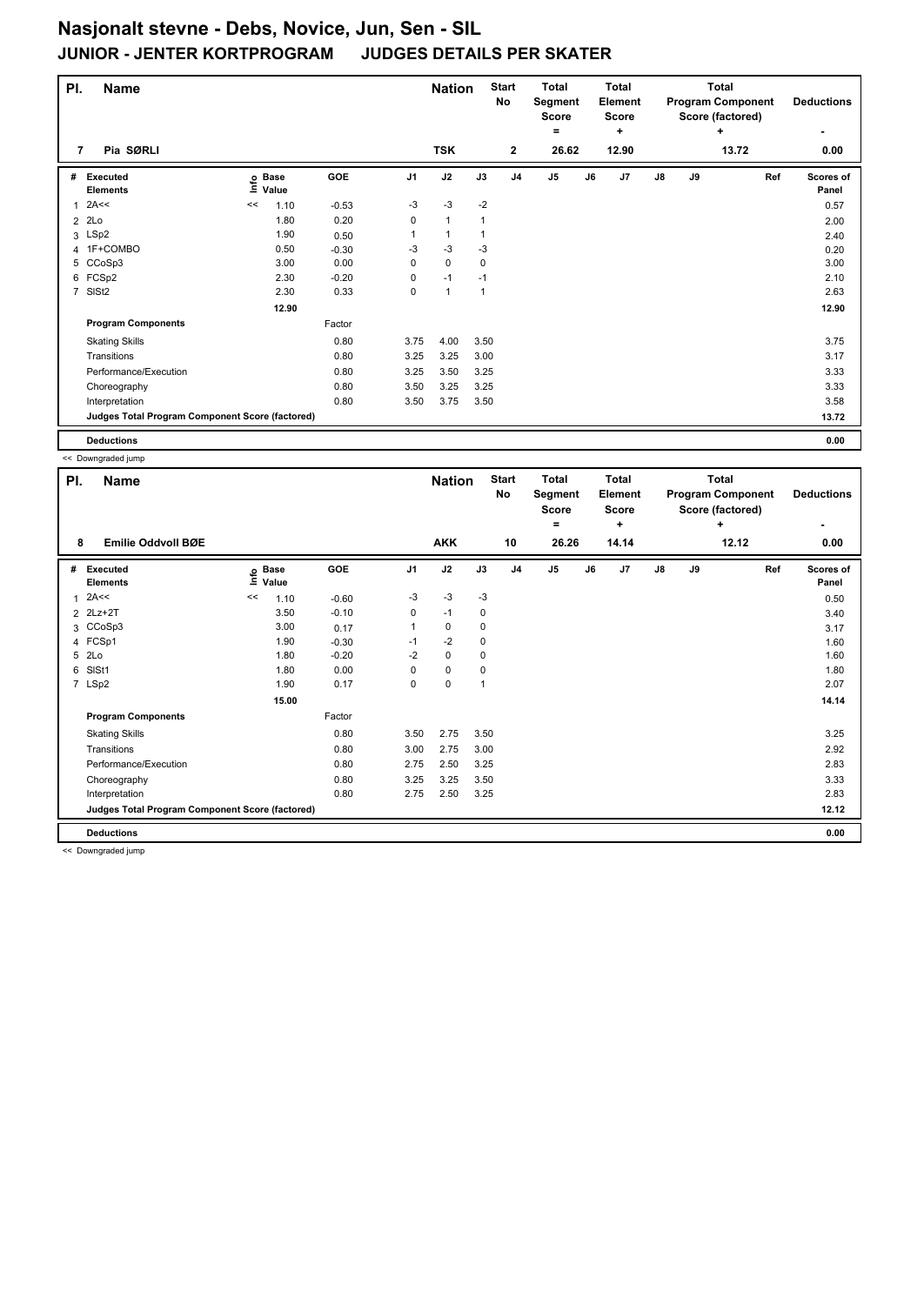| PI. | <b>Name</b>                                     |    |                            |                   |                | <b>Nation</b> |      | <b>Start</b><br>No | <b>Total</b><br>Segment<br>Score<br>= |    | <b>Total</b><br>Element<br><b>Score</b><br>÷ |    |    | Total<br><b>Program Component</b><br>Score (factored)<br>٠ | <b>Deductions</b>  |
|-----|-------------------------------------------------|----|----------------------------|-------------------|----------------|---------------|------|--------------------|---------------------------------------|----|----------------------------------------------|----|----|------------------------------------------------------------|--------------------|
| 9   | <b>Karoline RÅNES</b>                           |    |                            |                   |                | <b>TSK</b>    |      | 9                  | 20.82                                 |    | 9.80                                         |    |    | 12.02                                                      | 1.00               |
| #   | Executed<br><b>Elements</b>                     |    | e Base<br>E Value<br>Value | GOE               | J <sub>1</sub> | J2            | J3   | J <sub>4</sub>     | J5                                    | J6 | J7                                           | J8 | J9 | Ref                                                        | Scores of<br>Panel |
| 1   | 2A<<                                            | << | 1.10                       | $-0.60$           | $-3$           | $-3$          | $-3$ |                    |                                       |    |                                              |    |    |                                                            | 0.50               |
|     | 2 2F+2T                                         | е  | 3.20                       | $-0.90$           | -3             | $-3$          | -3   |                    |                                       |    |                                              |    |    |                                                            | 2.30               |
|     | 3 CCoSp1                                        |    | 2.00                       | $-0.20$           | 0              | $-1$          | $-1$ |                    |                                       |    |                                              |    |    |                                                            | 1.80               |
|     | 4 2Lo                                           |    | 1.80                       | 0.00              | 0              | $\mathbf 0$   | 0    |                    |                                       |    |                                              |    |    |                                                            | 1.80               |
|     | 5 LSp2                                          |    | 1.90                       | $-0.30$           | $-1$           | $-1$          | $-1$ |                    |                                       |    |                                              |    |    |                                                            | 1.60               |
| 6   | SISt1                                           |    | 1.80                       | 0.00              | 0              | $\mathbf 0$   | 0    |                    |                                       |    |                                              |    |    |                                                            | 1.80               |
|     | 7 FCSp                                          |    | 0.00                       | 0.00              |                |               |      |                    |                                       |    |                                              |    |    |                                                            | 0.00               |
|     |                                                 |    | 11.80                      |                   |                |               |      |                    |                                       |    |                                              |    |    |                                                            | 9.80               |
|     | <b>Program Components</b>                       |    |                            | Factor            |                |               |      |                    |                                       |    |                                              |    |    |                                                            |                    |
|     | <b>Skating Skills</b>                           |    |                            | 0.80              | 3.50           | 3.25          | 3.00 |                    |                                       |    |                                              |    |    |                                                            | 3.25               |
|     | Transitions                                     |    |                            | 0.80              | 3.50           | 3.50          | 2.50 |                    |                                       |    |                                              |    |    |                                                            | 3.17               |
|     | Performance/Execution                           |    |                            | 0.80              | 2.75           | 2.50          | 2.75 |                    |                                       |    |                                              |    |    |                                                            | 2.67               |
|     | Choreography                                    |    |                            | 0.80              | 3.00           | 3.25          | 2.50 |                    |                                       |    |                                              |    |    |                                                            | 2.92               |
|     | Interpretation                                  |    |                            | 0.80              | 3.25           | 3.00          | 2.75 |                    |                                       |    |                                              |    |    |                                                            | 3.00               |
|     | Judges Total Program Component Score (factored) |    |                            |                   |                |               |      |                    |                                       |    |                                              |    |    |                                                            | 12.02              |
|     | <b>Deductions</b>                               |    |                            | $-1.00$<br>Falls: |                |               |      |                    |                                       |    |                                              |    |    |                                                            | $-1.00$            |

<< Downgraded jump e Jump take off with wrong edge

| PI. | <b>Name</b>                                     |    |                   |                   |                | <b>Nation</b> |      | <b>Start</b><br>No | <b>Total</b><br>Segment<br><b>Score</b><br>۰ |    | Total<br>Element<br><b>Score</b><br>٠ |               |    | <b>Total</b><br><b>Program Component</b><br>Score (factored)<br>÷ | <b>Deductions</b>  |
|-----|-------------------------------------------------|----|-------------------|-------------------|----------------|---------------|------|--------------------|----------------------------------------------|----|---------------------------------------|---------------|----|-------------------------------------------------------------------|--------------------|
| 10  | <b>Ida Marie MOEN</b>                           |    |                   |                   |                | <b>OSK</b>    |      | $\overline{7}$     | 19.91                                        |    | 10.57                                 |               |    | 10.34                                                             | 1.00               |
| #   | <b>Executed</b><br><b>Elements</b>              |    | e Base<br>E Value | <b>GOE</b>        | J <sub>1</sub> | J2            | J3   | J <sub>4</sub>     | J5                                           | J6 | J7                                    | $\mathsf{J}8$ | J9 | Ref                                                               | Scores of<br>Panel |
| 1   | 2A<<                                            | << | 1.10              | $-0.60$           | -3             | $-3$          | $-3$ |                    |                                              |    |                                       |               |    |                                                                   | 0.50               |
|     | 2 1Lz+2T                                        | e  | 2.00              | $-0.60$           | $-3$           | $-3$          | $-3$ |                    |                                              |    |                                       |               |    |                                                                   | 1.40               |
|     | 3 FCSp2                                         |    | 2.30              | $-0.03$           | $-1$           | $\mathbf{1}$  | $-1$ |                    |                                              |    |                                       |               |    |                                                                   | 2.27               |
|     | 4 SISt1                                         |    | 1.80              | $-0.10$           | $-1$           | 0             | 0    |                    |                                              |    |                                       |               |    |                                                                   | 1.70               |
| 5   | 2Lo                                             |    | 1.80              | $-0.20$           | $-1$           | $-1$          | 0    |                    |                                              |    |                                       |               |    |                                                                   | 1.60               |
| 6   | CCoSp1                                          |    | 2.00              | $-0.10$           | 0              | $-1$          | 0    |                    |                                              |    |                                       |               |    |                                                                   | 1.90               |
|     | 7 LSp1                                          |    | 1.50              | $-0.30$           | $-2$           | $-1$          | 0    |                    |                                              |    |                                       |               |    |                                                                   | 1.20               |
|     |                                                 |    | 12.50             |                   |                |               |      |                    |                                              |    |                                       |               |    |                                                                   | 10.57              |
|     | <b>Program Components</b>                       |    |                   | Factor            |                |               |      |                    |                                              |    |                                       |               |    |                                                                   |                    |
|     | <b>Skating Skills</b>                           |    |                   | 0.80              | 2.00           | 2.75          | 3.25 |                    |                                              |    |                                       |               |    |                                                                   | 2.67               |
|     | Transitions                                     |    |                   | 0.80              | 1.75           | 3.25          | 2.75 |                    |                                              |    |                                       |               |    |                                                                   | 2.58               |
|     | Performance/Execution                           |    |                   | 0.80              | 1.25           | 3.25          | 3.00 |                    |                                              |    |                                       |               |    |                                                                   | 2.50               |
|     | Choreography                                    |    |                   | 0.80              | 1.75           | 2.75          | 3.00 |                    |                                              |    |                                       |               |    |                                                                   | 2.50               |
|     | Interpretation                                  |    |                   | 0.80              | 1.50           | 3.25          | 3.25 |                    |                                              |    |                                       |               |    |                                                                   | 2.67               |
|     | Judges Total Program Component Score (factored) |    |                   |                   |                |               |      |                    |                                              |    |                                       |               |    |                                                                   | 10.34              |
|     | <b>Deductions</b>                               |    |                   | $-1.00$<br>Falls: |                |               |      |                    |                                              |    |                                       |               |    |                                                                   | $-1.00$            |

<< Downgraded jump e Jump take off with wrong edge